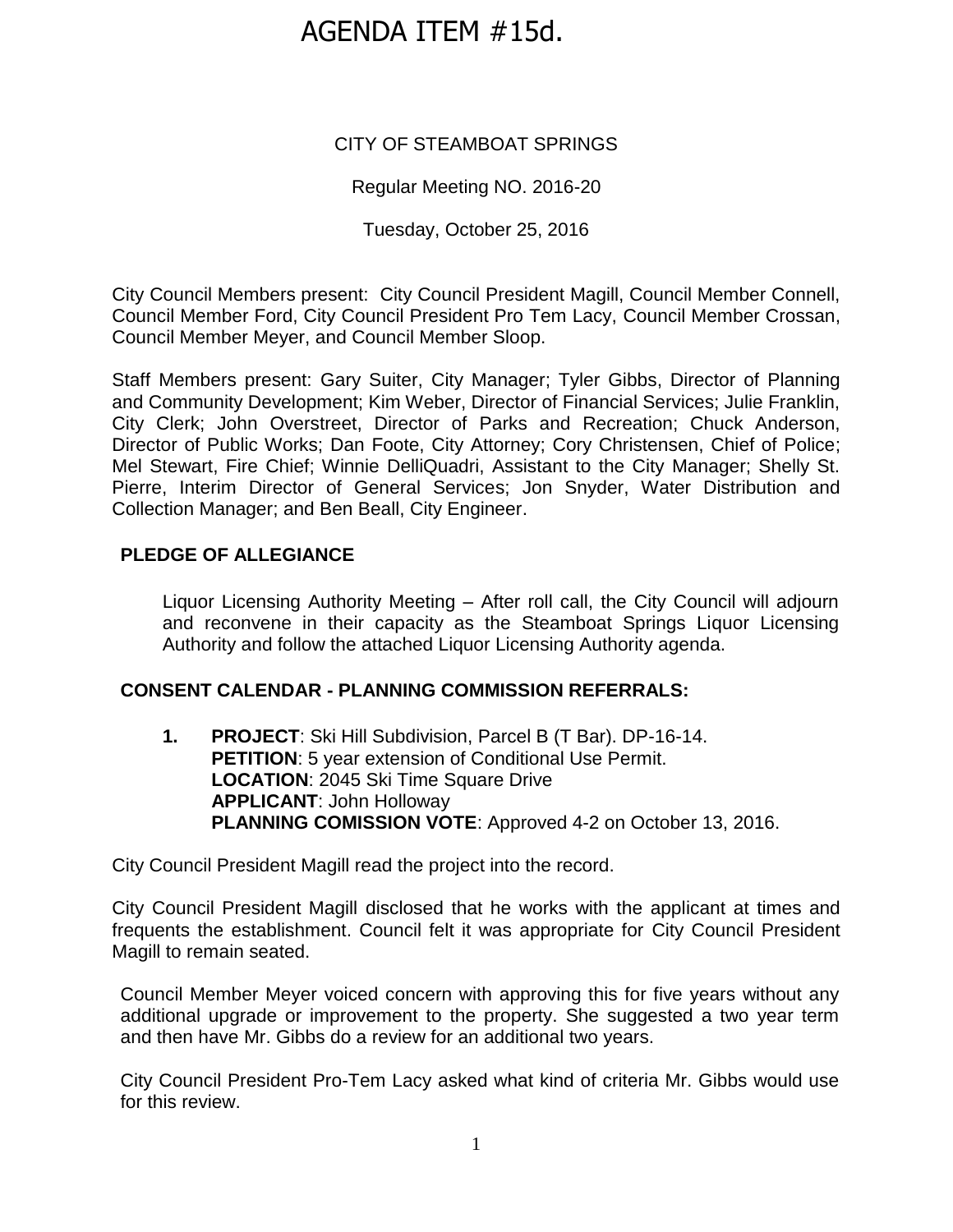City Council President Magill supports the Planning Commission's recommendation. There is inconsistency and subjectivity but what is the risk to the community for five more years? Council Member Meyer noted that staff advocated for two years.

Council Member Connell agrees with City Council President Magill and the Planning Commission; five years will give them certainty in their business plans.

City Council President Pro-Tem Lacy asked if in two years no change, would we say no? Council Member Meyer stated not now, but there may be redevelopment.

Mr. Holloway, applicant, noted that they sent out surrounding property owner notification and received no complaints or comments.

PUBLIC COMMENT: No one appeared for public comment.

#### CONDITIONS:

- 1. The temporary structure must be removed from the site no later than five years from the date of approval or when the lease between the business owner and land owner terminates, whichever is earlier, unless the temporary structure receives another extension.
- 2. The temporary structure approval will terminate if the restaurant/bar use is inactive for more than one year.
- 3. The temporary structure approval shall only be good for the use of the structure as a restaurant/bar.
- 4. Access for emergency vehicles through the parking area must be maintained at all times.

**MOTION:** City Council President Magill moved and Council Member Council Member Sloop seconded to approve the Ski Hill Subdivision five year extension of Conditional Use Permit with conditions 1-4.

The motion carried 5/2. Council Members Ford and Meyer opposed.

Council Member Meyer stated that she opposed because this is a land use decision.

**2. PROJECT**: Storm Meadows Club THS Condo Units 1 & 2. DP-16-15. **PETITION**: Conditional use request to allow a single family home in the RR-1 zone district. **LOCATION**: 2405 Storm Meadows Drive. **APPLICANT**: Gary Burge, c/o Caryn Mielke, Steamboat Engineering and Architectural Design. **PLANNING COMISSION VOTE**: Approved 6-0 on October 13, 2016.

City Council President Magill read the project into the record.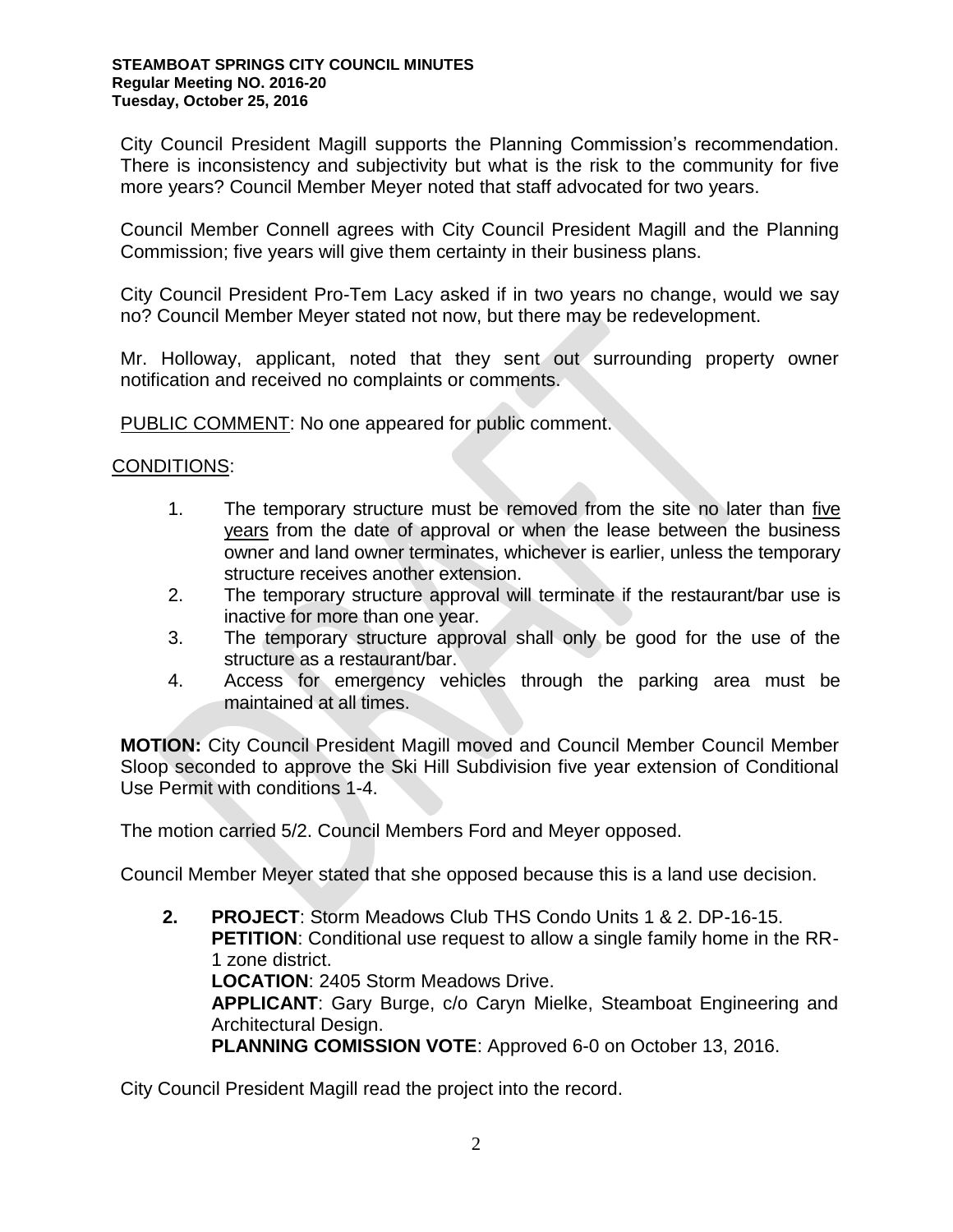He disclosed that he worked for Storm Meadows homeowners association two years ago and has a non-paying work relationship with Steamboat Engineering and Architectural Design. Council felt it was appropriate for City Council President Magill to remain seated.

**MOTION:** Council Member Sloop moved and Council Member Meyer seconded to approve the Storm Meadows Club THS Condo conditional use request to allow a single family home in the RR-1 zone district.

The motion carried 7/0.

**STEAMBOAT SPRINGS REDEVELOPMENT AUTHORITY MEETING – AFTER THE PLANNING CONSENT CALENDAR, THE CITY COUNCIL WILL ADJOURN AND RECONVENE IN THEIR CAPACITY AS THE STEAMBOAT SPRINGS REDEVELOPMENT AUTHORITY AND FOLLOW THE REDEVELOPMENT AUTHORITY AGENDA.**

**AT THE CONCLUSION OF THE STEAMBOAT SPRINGS REDEVELOPMENT AUTHORITY MEETING, THE CITY COUNCIL WILL RECONVENE AS THE STEAMBOAT SPRINGS CITY COUNCIL AND PROCEED WITH THE FOLLOWING AGENDA:** 

**COMMUNITY REPORTS/CITY COUNCIL DISCUSSION TOPIC:** 

## **3. West Steamboat Annexation – Water Discussion.**

Mr. Anderson spoke to existing and future water infrastructure and noted that staff has provided four general alternatives for Council to consider. He reviewed the narrative that the applicant provided and noted that staff has provided a hybrid recommendation.

David O'Neill, Brynn Grey, provided a PowerPoint presentation reviewing the following: West Steamboat Neighborhoods; and challenges of building workforce housing.

Melissa Sherburne, Brynn Grey, spoke to: the Gateway neighborhood; the four issues being the water tank, the pressure release valve and booster valve, looped infrastructure and the issue of redundancy.

Mr. O'Neill spoke to the West Area Water Tank as a "has to happen"; it is a preexisting condition and the pressure release valve needs to happen. The looped infrastructure question is not an if, but a when. The cost of \$1 million up front is prohibitive and they propose to put in a dead end main and complete it before the second neighborhood is completed. The concerns are freezing, water quality and risk. There would be 5-7 years where the Gateway neighborhood would have a single line.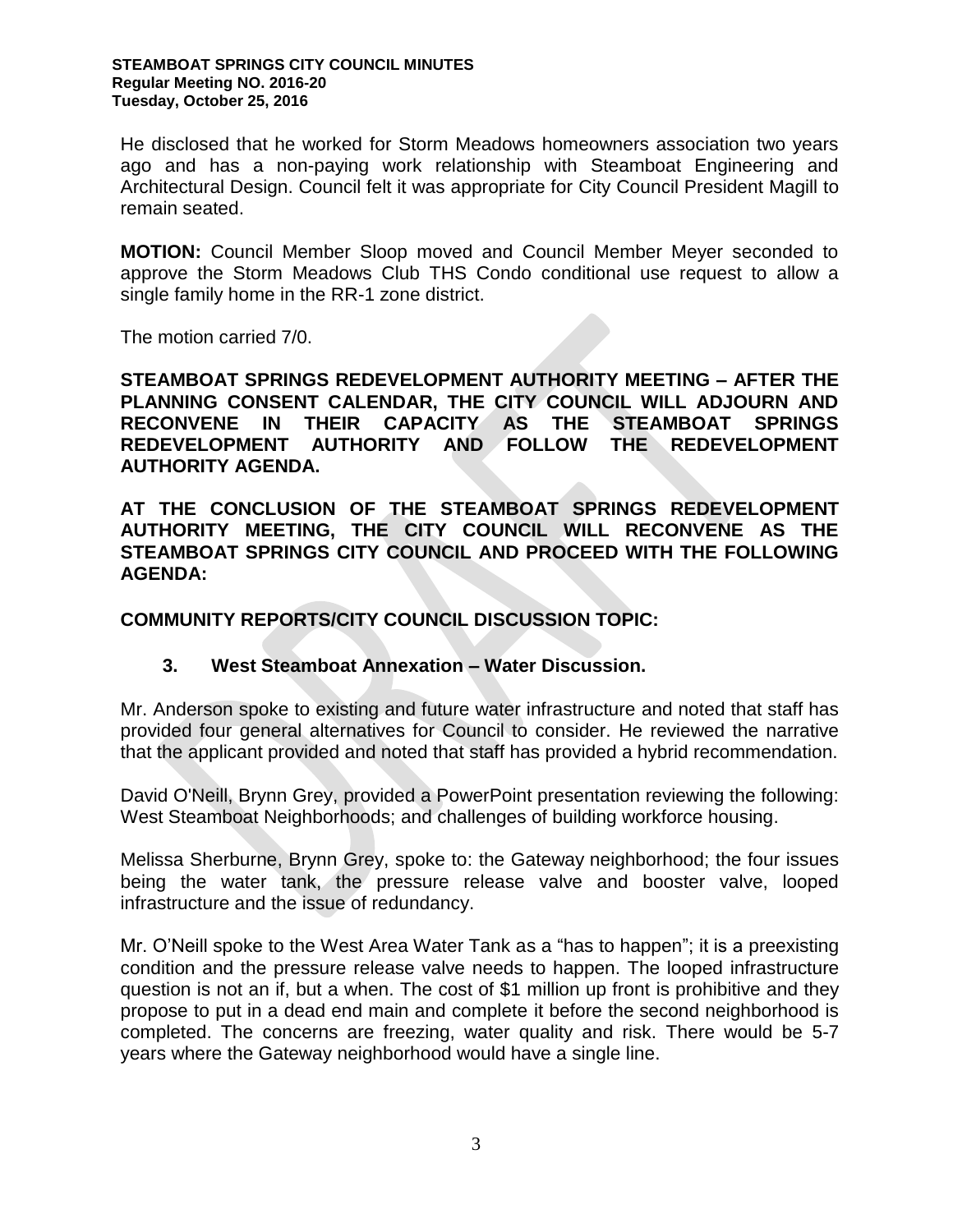#### **STEAMBOAT SPRINGS CITY COUNCIL MINUTES Regular Meeting NO. 2016-20 Tuesday, October 25, 2016**

With respect to redundancy, the \$16 million would benefit the west area and the whole community. It is in the plan regardless of whether they are here or not. They can't afford that. If 20% of the Gateway neighborhood were sold at market rate that could "chip away" at the \$16 million.

He stated there are 2 questions. Physically can the City provide the water? From a policy standpoint is it in the best interest of the community? For #1 he thinks yes. #2 is a complicated issue of how to balance competing interests to get this type of workforce housing.

Discussion took place relative, but not limited to: annexation of the whole parcel not just the first phase; waiving the City's Water Rights Policy; defining workforce housing; taking it to the voters; infrastructure costs to firm up the Elk River Water Supply and a future treatment plant; looped infrastructure; redundancy for the City; upstream storage; raw water rights portfolio; water conservation; equivalent residential units; House Bill 08-1141 and metro districts.

#### PUBLIC COMMENT:

Mr. Scott Wedel countered the argument for annexation regarding gaining control; the County won't stop an annexation if the community wants it. He voiced concern with the lack of water conservation.

Mr. Paul Stettner stated that their proposal would require the City to change the Water Rights Dedication Policy that states that new development bears an appropriate share of the cost to provide water and water supply, and dedication of water rights. There needs to be a water demand report and he stated that performance bonds would protect the City. He does not believe that citizens should be put at risk for this project. Additionally, Mt. Werner would not contribute any of their water rights to this.

Mr. John Wade stated that affordable housing is an important, county-wide issue but the City can't count on property tax for water or roads. He asked that Council challenge the developer to bring a better solution; this can't be at the City's risk. He would love to see this work.

City Council President Magill noted the need to renegotiate or get another proposal from the developer. He does not support this proposal.

City Council President Pro-Tem Lacy would be excited to get affordable housing but is concerned that we do not have all the pieces for a long range plan. We need the Elk River storage rights in place first. The current proposal has too much risk for the City, and no guarantees or performance bonds from the developer. The zero dollars for water rights is a non-starter for him, as well as the staff costs in the memorandum of understanding (MOU) (only \$10,000). It could be well over \$100,000 for this process. He is happy to partner but that is too low.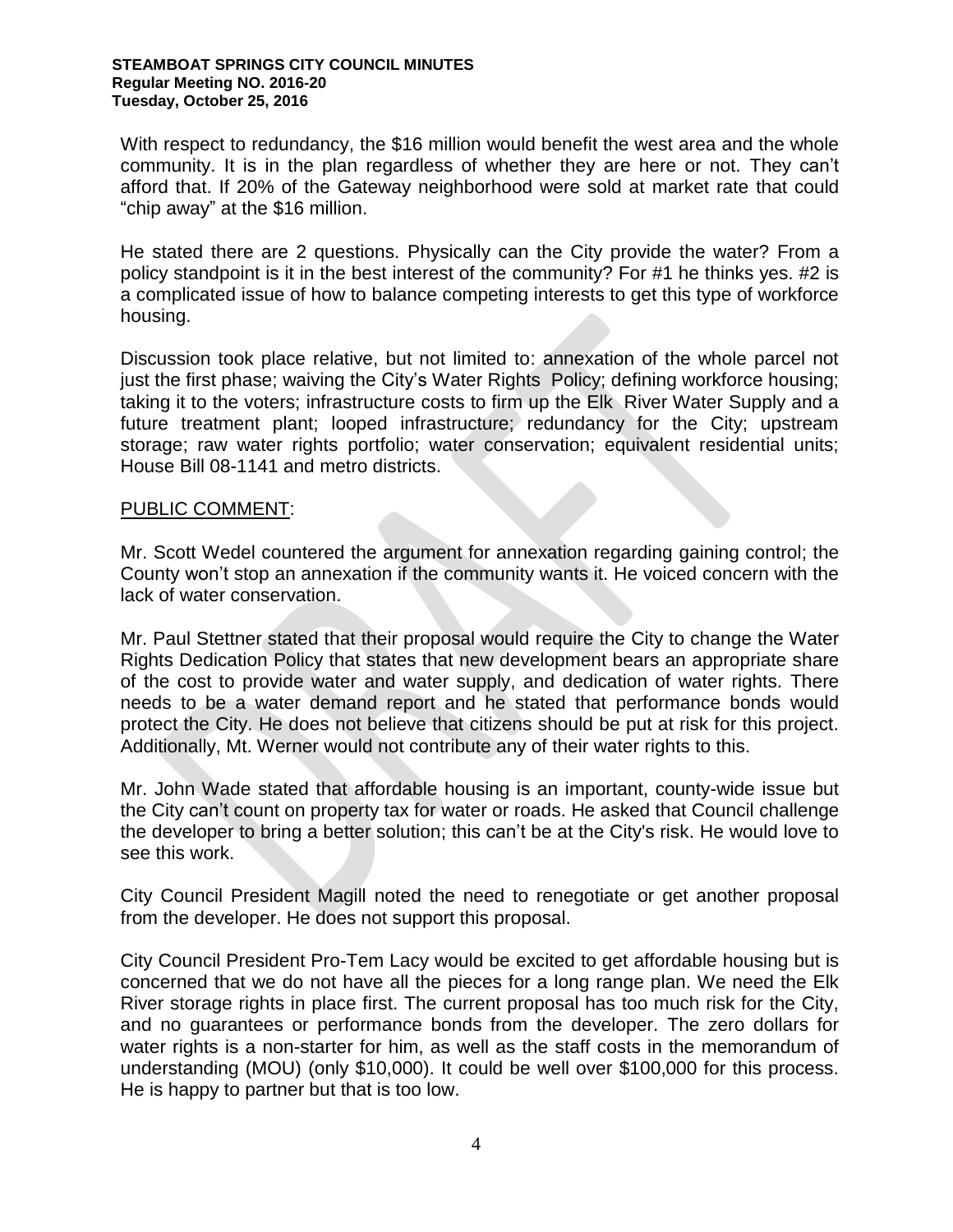Council Member Connell stated that there are some positives and it would be a shame if this did not work. He stated that he is more optimistic tonight than ever and is interested in the Steamboat Lake water storage opportunity. He stated that we are a family friendly community so we need housing, but we need some other financing mechanism to make it happen. He does not think the first two neighborhoods are too risky but we need a wide range of unit prices. There are other water options; there is a way to make this work with the absorption rate and some triggers.

Council Member Crossan agrees; she is optimistic even though there are many hurdles. We need to take care of upriver Elk River storage first. She is okay with only annexing the Gateway neighborhood first and doing it in phases.

Council Member Ford spoke to the West Steamboat Springs Area Plan and asked if this is something we want to happen if we can put all the pieces in place. He thinks it is a great opportunity and would like to figure out a way to do this.

Council Member Meyer stated that Council has the fiduciary responsibility to its citizens to not to put them in harm's way. There is opportunity here as well as risk. She is okay with continuing the discussion but noted that City needs to solve the redundancy issue no matter what. She does not want the City to bear the risk of a failed development. We are sales tax based and adding residential units puts a burden on all the City's core services. There are some solutions and she would like to see the developer modify the proposal to have more of a partnership and better risk sharing.

Council Member Sloop noted the need to address what we are trying to fix. She wants to be cautious and not jump in feet first. There needs to be a lot of assurances and asked that the developer trust the City and do a mini annexation. She wants a very phased approach; she wants the result but not the massive financial burden.

Mr. O'Neill reviewed the MOU speaking to: it is non-binding; 52 units a year max; the initial threshold; and the charge for staff time.

City Council President Magill suggested requiring a deposit of \$10,000 to bill against it and when it is gone we will need more. **UNANIMOUS CONSENT**

PUBLIC COMMENT: No one appeared for public comment.

#### **GENERAL PUBLIC COMMENT**

Ms. Tammy Havener, Family Development Center and Human Resource Coalition, thanked Council for the budget allotment. She spoke to how the funding benefits the community like Discovery Learning Center scholarships; the Newborn Network that serves 65 children; and the Childcare Network that provides referrals.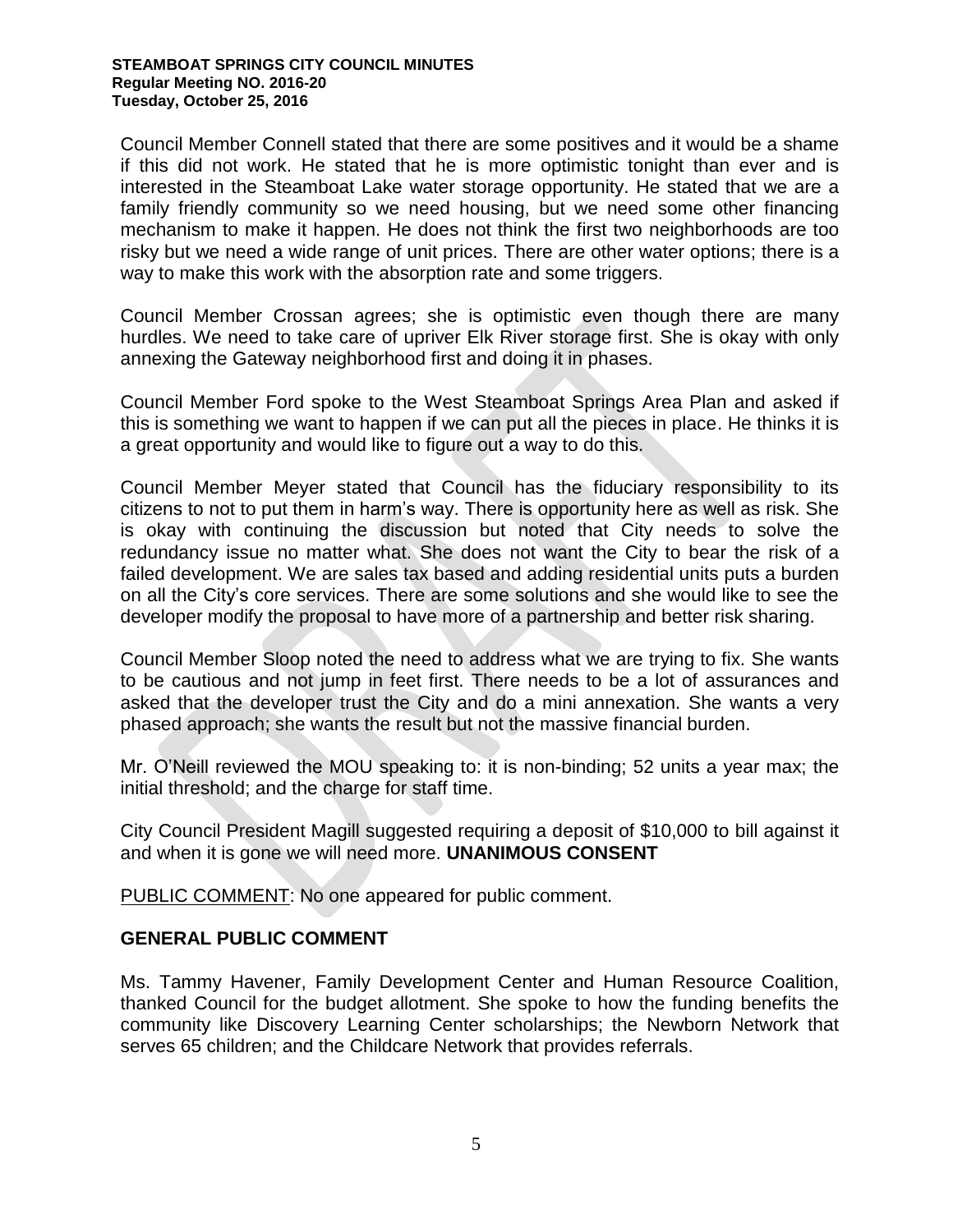# **CONSENT CALENDAR: MOTIONS, RESOLUTIONS AND ORDINANCES FIRST READINGS**

**4. RESOLUTION: A resolution reappointing the Municipal Court Judge and Deputy Municipal Court Judge and fixing compensation for both positions.** 

City Council President Magill stepped down.

City Council President Pro-Tem Lacy read the resolution title into the record.

Council Member Meyer stated that staff has recommended to add health benefits; what is the cost of that and how many hours? Ms. Weber stated that the City is selffunded and it depends on the person's health. Full costs divided by employees is about \$12,000.

Council Member Meyer stated that makes a 50% increase to the Judge's salary.

Mr. Foote stated that the issue is that he needs to be salary so the City can withhold payroll tax. He clarified that this is only for the Judge, not for the deputy. The court meets twice a month for approximately 2-4 hours per session. There is some routine time to review documents, sign orders and have an occasional hearing.

Mr. Paul Sachs, Municipal Court Judge, clarified that it is an average of 25-30 hours a month.

Council Member Connell thanked Mr. Sachs for his service, noting that he has not received a raise and his wage is below market. He asked if he would prefer to be brought up to market or have a cafeteria plan?

Sachs stated that there are a few municipalities that do a hourly basis for the Judge. Most are contract, some have benefits some don't. He would prefer health insurance. There is an Internal Revenue Service ruling that he needs to be treated more as an employee and taxed.

Council Member Crossan suggested adjusting his salary and paying the market rate.

Mr. Foote estimated the average hourly rate to be \$250/hour. The City pays its hearing officer \$225/hour.

Council Member Sloop stated that \$100/hour less taxes is "insanity". He is not asking for a raise; he just wants health care.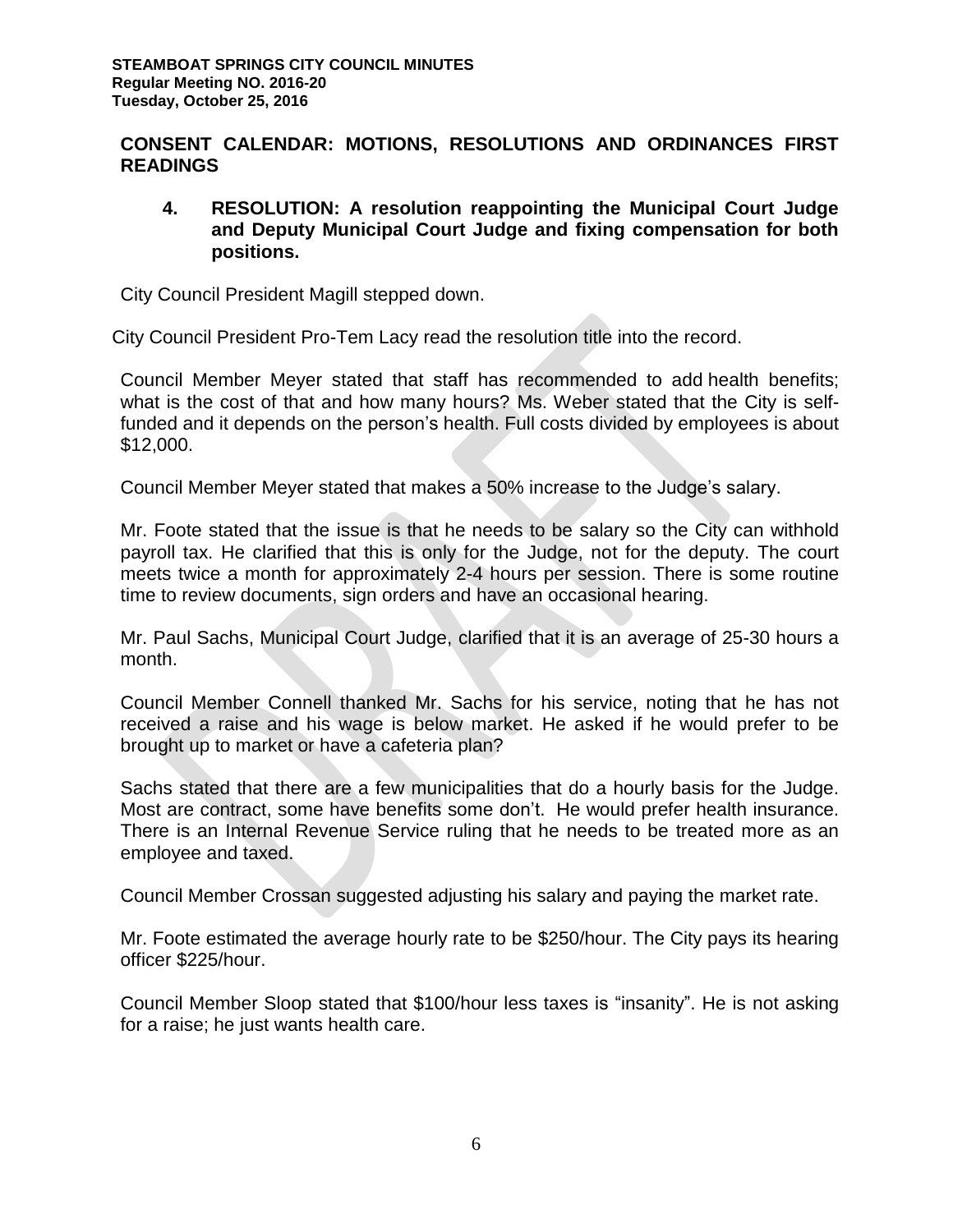#### PUBLIC COMMENT:

Mr. Scott Wedel stated that health benefits are better for him than cash.

Council Member Meyer stated that it would be very helpful to have an update from Municipal Court so council can be more informed (what's working well and what needs to be improved). Mr. Sachs stated he would be happy to do that.

**MOTION:** Council Member Sloop moved and Council Member Ford seconded to approve a resolution reappointing the Municipal Court Judge and Deputy Municipal Court Judge and fixing compensation for both positions.

Discussion during the motion:

Council Member Connell supports this but as a "one off deal" and not for other part time employees. He thinks it needs to be looked at again in 2 years.

Council Member Crossan asked that contract renewals to be brought to Council six months before they expire, not when it needs to be done.

The motion carried 6/0. City Council President Magill stepped down.

City Council President Magill returned to the meeting.

**5. FIRST READING OF ORDINANCE: An ordinance revising the Revised Municipal Code Sections 25-201, 25-203, 25-216, 25-218, 25-219, and 25-220 relating to City water and wastewater service rates and tap fees as they apply to the City and its wholesale customers, Mt. Werner Water and Sanitation District, Tree Haus Metropolitan District, and Steamboat II Metropolitan District; providing an effective date and repealing all conflicting ordinances.** 

City Council President Magill read the ordinance title into the record.

City Council President Magill stated that he is looking to see this "lengthened out a little more", like six years.

City Council President Pro-Tem Lacy asked how that would affect the City's bonding ability. Ms. Weber stated it would mean cash funding and not issuing bonds; or decrease spending on infrastructure improvements and push stuff out.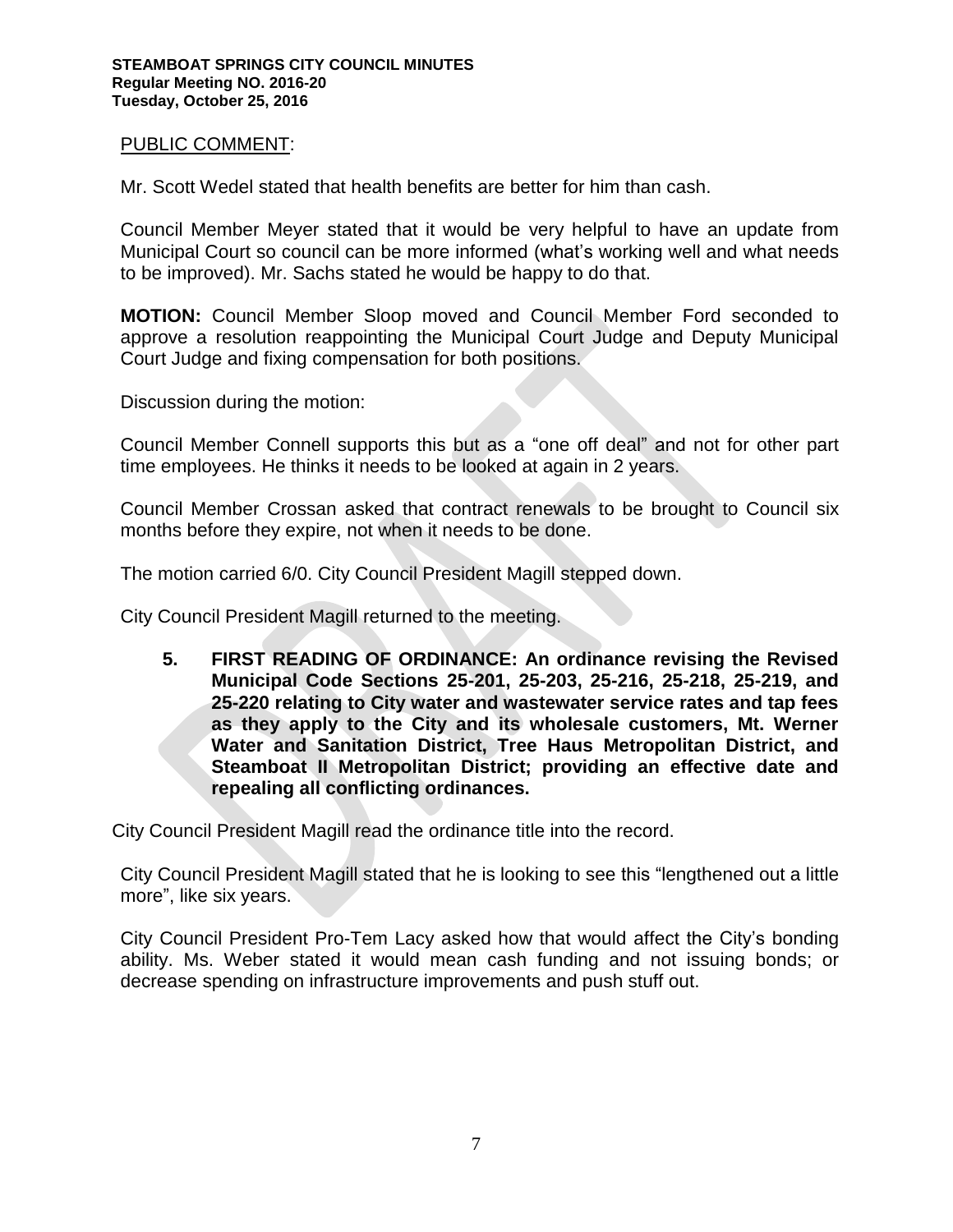## PUBLIC COMMENT:

Mr. Scott Wedel stated that this structure has a very high base fee and low per gallon fee and does not discourage consumption. He suggested looking at other communities in the semi-arid west for a lower base fee and very aggressive water conservation program.

Mr. Snyder spoke to some aggressive tier rate structures and noted that staff did look at comparables that were included in the rate study. City codes would need to be changed for more aggressive rules on watering lawns etc.

Mr. Scott Wedel further spoke to water regulations in California.

Ms. Weber stated that this plan has a built in conservation rate, based on the conservation plan Council has adopted.

Council Member Meyer would like to consider if the rate structure goes far enough to encourage water conservation.

Mr. Suiter stated that this is designed to encourage conservation in the basic tiered structure with not too much of an impact on budgets and not be too aggressive politically. If it were to be more aggressive, it needs to come from Council, not staff.

**MOTION:** Council Member Crossan moved and Council Member Connell seconded to approve an ordinance revising the Revised Municipal Code Sections 25-201, 25-203, 25-216, 25-218, 25-219, and 25-220 relating to City water and wastewater service rates and tap fees as they apply to the City and its wholesale customers, Mt. Werner Water and Sanitation District, Tree Haus Metropolitan District, and Steamboat II Metropolitan District; providing an effective date and repealing all conflicting ordinances.

The motion carried 6/1. City Council President Magill opposed.

# **PUBLIC HEARING: MOTIONS, RESOLUTIONS AND ORDINANCES**

## **6. SEOND READING OF ORDINANCE: Seventh Supplemental Budget Appropriation of 2016.**

City Council President Magill read the ordinance title into the record.

City Council President Magill noted that this is for flushable toilets and T box upgrades and asked if they could do half of each.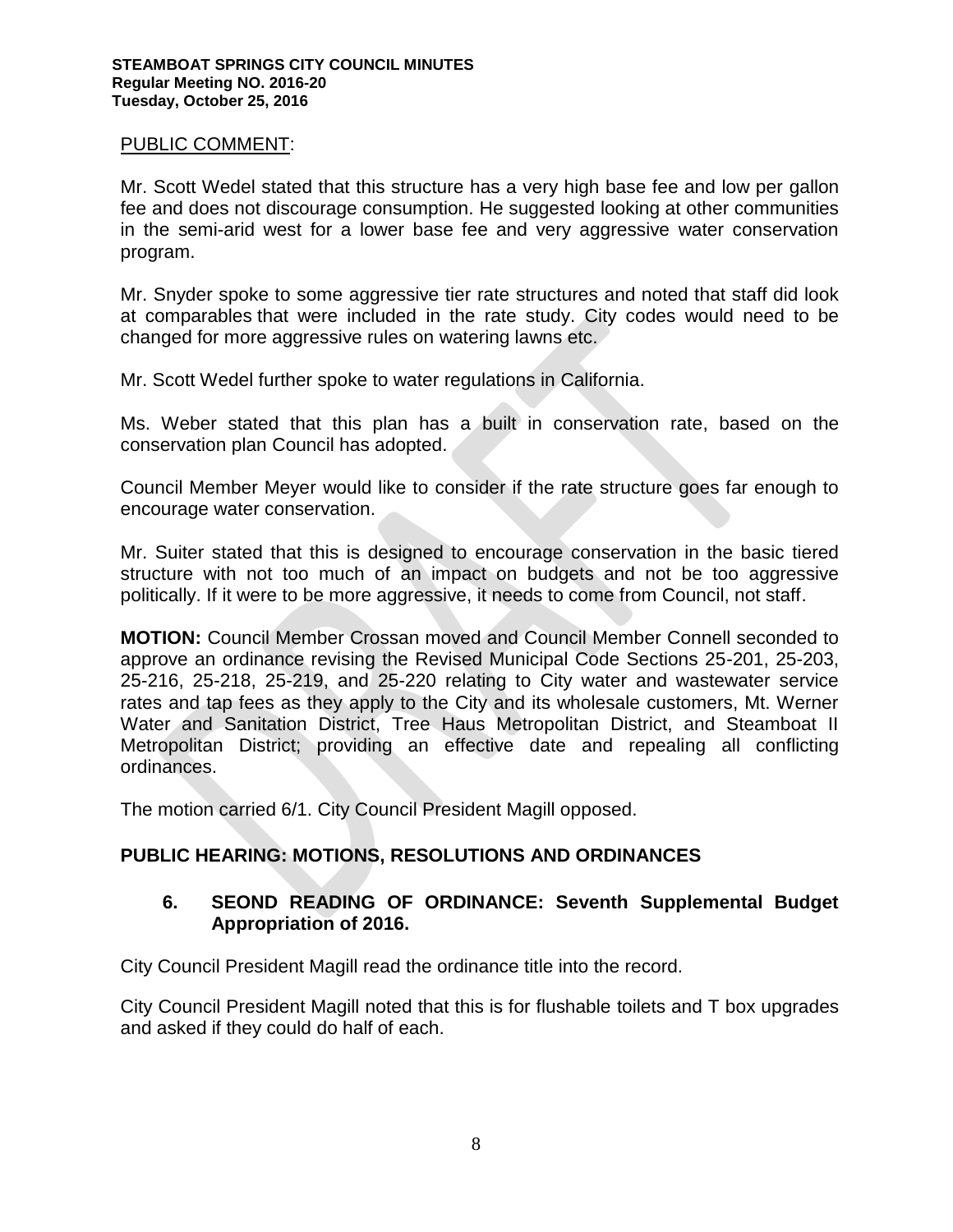Mr. Katie O'Hara, Golf Committee member, was present. She stated that they need a specialized crew to install T boxes and it makes sense to do them all at once. And they save on shipping by getting the toilets all at once. The T boxes are in next year's budget and the toilets need to be ordered now.

Council Member Meyer asked if there will be an increase in the per round fee over 5 years. Ms. O'Hara stated that that is not included in this ordinance but they probably will increase fees and have done so every year.

Council Member Connell asked if the Committee has visited other golf courses that have these toilets. Ms. O'Hara stated that there is only a couple in Colorado and they have not. Council Member Connell suggested they do so and ask about winter conditions.

Council Member Crossan asked how many years the company has been in business and what is their repair record?

**MOTION:** Council Member Sloop moved and City Council President Pro Tem Lacy seconded to approve the Seventh Supplemental Budget Appropriation of 2016.

The motion carried 7/0.

# **PARKS AND RECREATION COMMISSION REPORT**

A written report was provided.

# **PLANNING COMMISSION REPORT**

No report was provided.

## **PUBLIC HEARING – PLANNING COMMISSION REFERRALS**

**7. PROJECT**: DP-16-05 Alpiner Lodge Conditional Use. (Bessey/Gibbs) **PETITION**: Extension of October 31, 2016 deadline LOCATION: 424 Lincoln Avenue **APPLICANT**: 420 Lincoln LLC c/o Chris Paoli

City Council President Magill read the project into the record.

Council Members Lacy and Connell stepped down.

Mr. Foote also stepped down.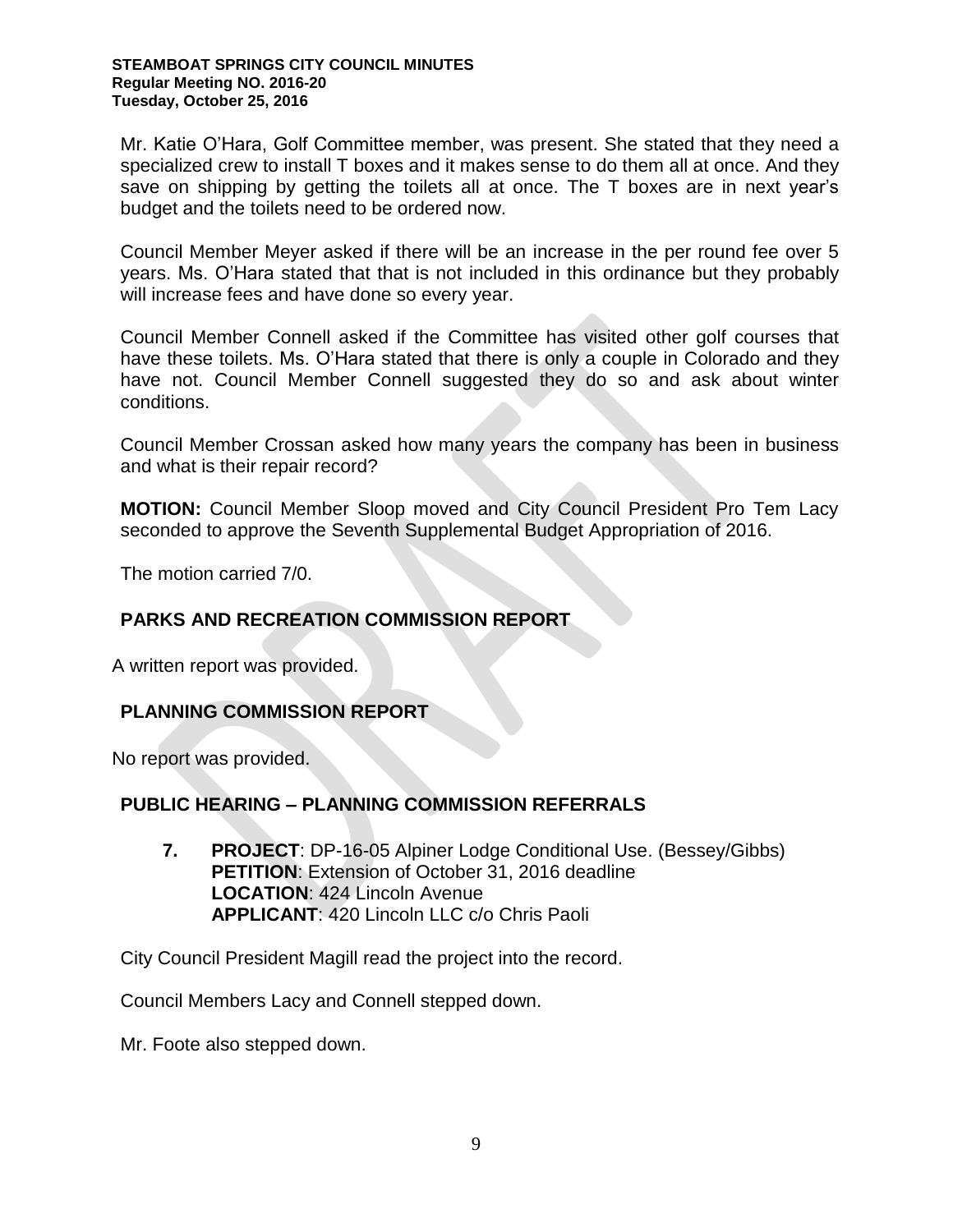Council Member Sloop asked about extending to the end of the month instead of the 16th? Mr. Gibbs stated that staff has been working with applicant on these improvements for quite some time and felt this was appropriate. They are trying to prepare the property to house ski workers.

**MOTION:** Council Member Sloop moved and Council Member Ford seconded to approve extending the extension of the deadline to November 30, 2016.

The motion carried 5/0. Council Members Lacy and Connell stepped down.

Council Members Lacy, Connell and Mr. Foote returned to the meeting.

# **REPORTS**

# **8. City Council**

Council Members Ford, Meyer and Crossan provided written reports.

City Council President Pro-Tem Lacy spoke to the Mainstreet Retail Study noting that it has a lot of interesting information and good recommendations on land use.

# **9. Reports**

- **a. Agenda Review:** 
	- **1. Regular Meeting November 1, 2016.**
	- **2. Regular Meeting November 15, 2016.**

Council reviewed the above agendas.

- **10. Staff Reports** 
	- **a. City Attorney's Update/Report.** 
		- **1. Butterfly/Arnold Barn Update.**

Mr. Foote stated that we are coming to a decision point and there are questions about the structure and who to name as the defendant in the lawsuit. The "Save the Barn Committee" may be producing some information so he would like to postpone Executive Session to November 15, 2016. **UNANIMOUS CONSENT.** He further noted that he may have a potential conflict because of his wife's real estate listing in Wildhorse.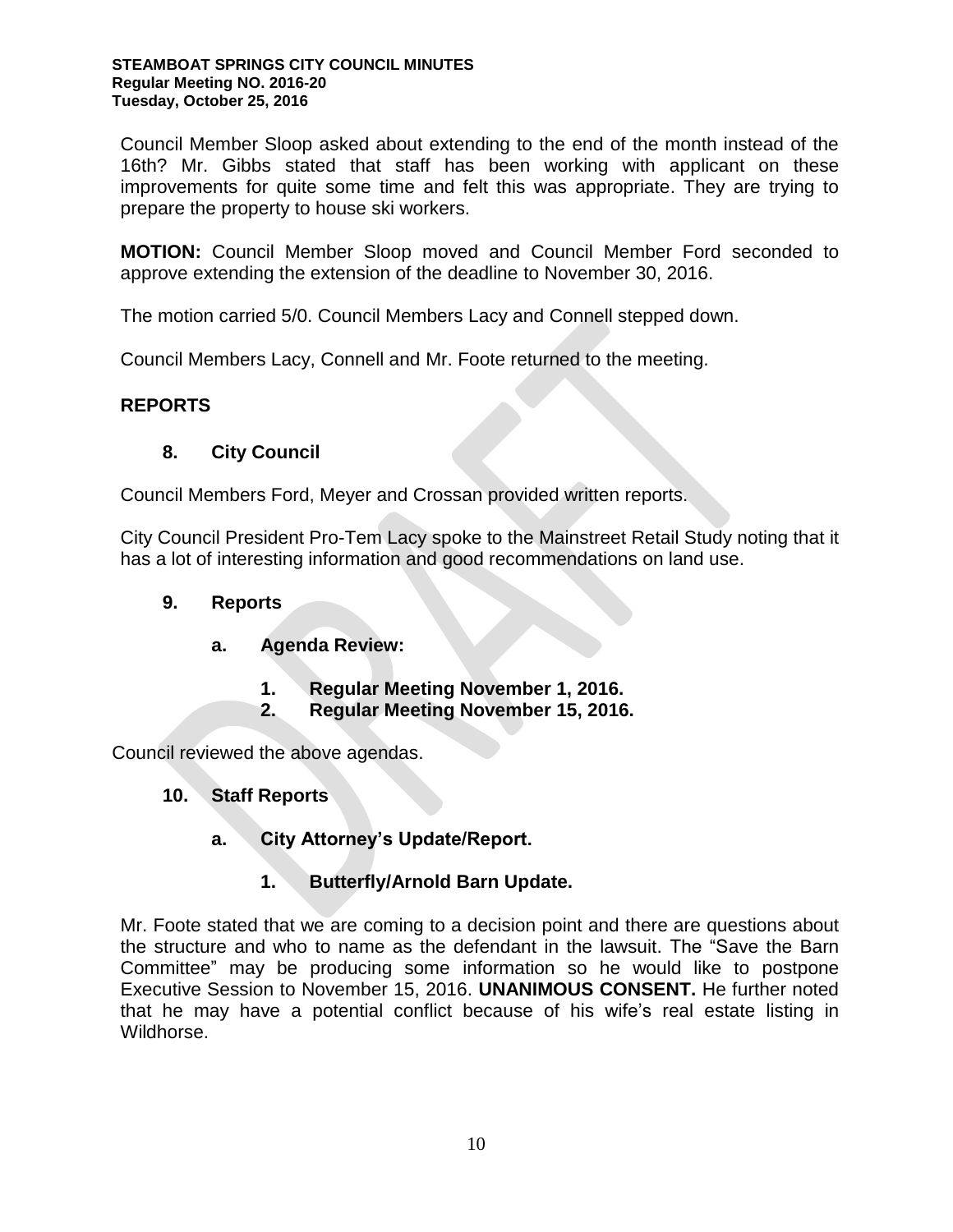# **b. City Manager's Report.**

Mr. Suiter provided a written report. He further gave kudos to City staff for winning three awards in the "Best of the Boat" competition (best daycare, best local garden, and second place for the best golf course).

He stated that for the community survey he would like to use same steering committee model as last time. He needs to have two Council members participate. City Council President Pro-Tem Lacy and Connell volunteered.

He noted that he would like to speak to the Free Summer Concert Series Committee about having a Wednesday or Thursday concert. **UNANIMOUS CONSENT**.

With respect to downtown Christmas lights he has been working with Ms. Lisa Popovich and Christmas Decor. It would be \$35,000 for turnkey lighting. He is suggesting asking Mainstreet to split the cost.

Council Member Meyer asked what the 2-3 year plan is.

Ms. Popovich stated that \$35,000 is what we can do immediately and the contract with Christmas Décor is year to year. The power source will be coming from a different place, not the trees. It will have to drop from above from the businesses. She stated that she will do her best to raise the money for the difference; this is why we need a Business Improvement District (BID).

Council Member Ford asked if this is time sensitive. Ms. Popovich stated yes; they need to get the lights up and the contractor has other projects. She needs to find the power sources as well.

Mr. Dustin Lindahl, Christmas Décor, stated that Ms. Popovich will do the power work and they will provide the lighting. There will only be lights in trees where there is power.

Mr. Suiter stated that if there is an issue he will come back to Council and recommend ending the contract. He noted that there is \$60,000 in the City Manager contingency fund.

Mr. Lindahl added that the service will include tree trimming. They do basic shaping so that the trees are out of the way of plows and cars. They will need to be trimmed annually.

Mr. Overstreet clarified that the Parks staff does trim the trees annually.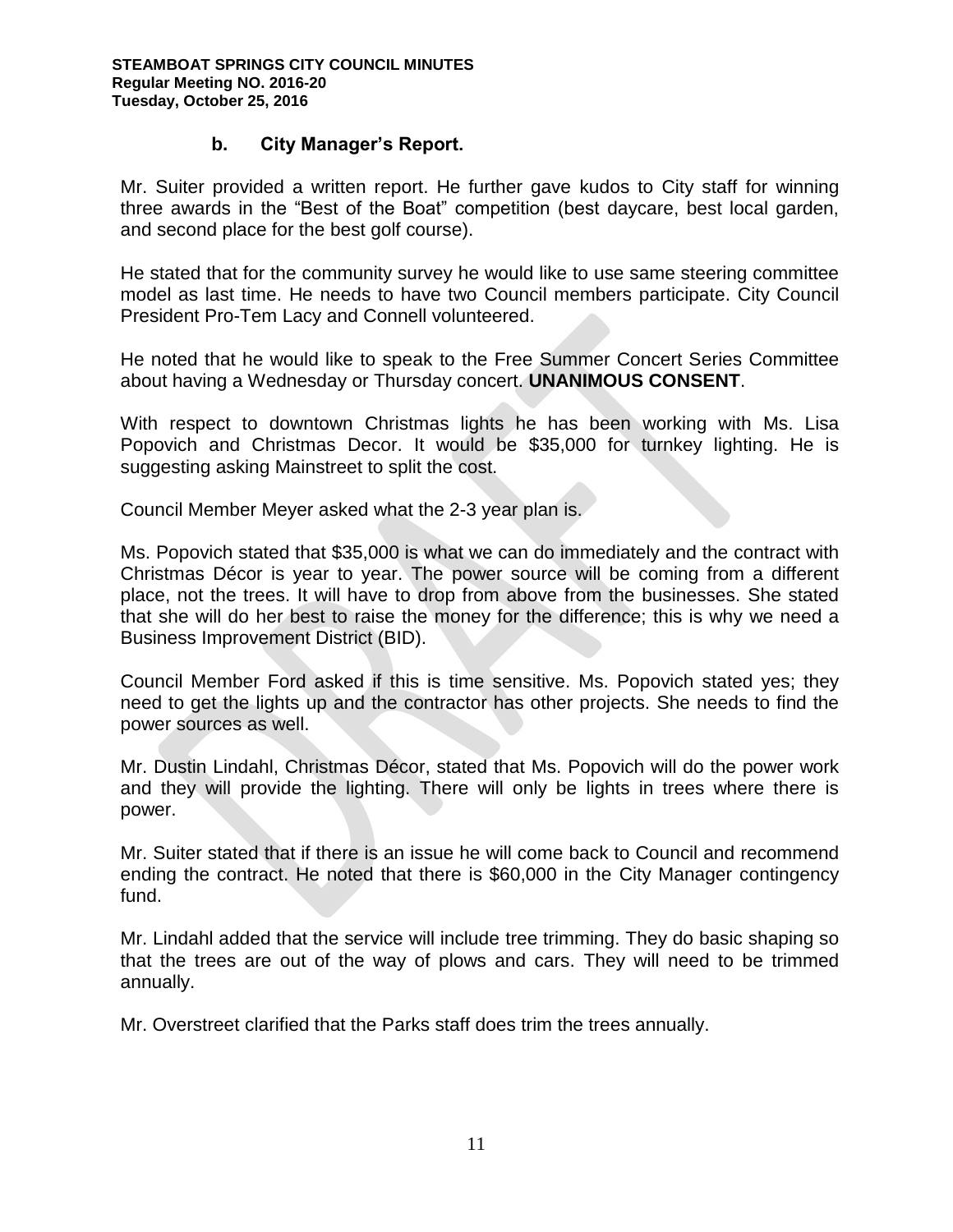#### PUBLIC COMMENT:

Ms. Linsey Dillenbeck, FM Light, stated that in the unscientific poll in the newspaper 75% said that the City should pay for the lights. Lincoln Avenue is our "main drag" and our "bread and butter" and the retail and restaurants provide a lot of sales tax. There is lots of money for the City in taxes that comes in from Lincoln. She compared this to how much money we have been putting in on Yampa and asked if the City is willing to back this every year? This is what taxes are for.

Council Member Sloop asked why Council is choosing which streets to light up year round? We light Yampa year round.

Council Member Ford stated that we heard from Mainstreet that they are reconsidering another BID. Two have failed; the most recent one because it was intertwined in the Urban Renewal Authority. The City is making huge investments in downtown improvements on Yampa and Oak, but there is not much going to Lincoln. Locals enjoy the lights as well and he is not sure that Mainstreet could raise the money to meet us half way right now. He supports funding the full \$35,000 with the understanding that Mainstreet will work on another BID. Also, Council has \$10,000 in its contingency. He wants to move forward.

Council Member Sloop asked about the costs for year-round lights. Mr. Lindahl stated that he requires a 10% deposit to leave up year round. Otherwise it is the same price. There is quite a bit more wear when they are up year round.

Mr. Suiter reiterated that the direction is to light Lincoln year round with the City paying the full \$35,000. **UNANIMOUS CONSENT**. City Council President Pro-Tem Lacy noted the need to get a commitment for a future funding mechanism.

Mr. Suiter continued his report by noting that the Howelsen Hill LIDAR will be starting soon and that staff has extended the request for proposal deadline for ski area operations and maintenance. Staff will be sending it out to all resorts members of the National Ski Resort Association.

Further notes:

- 1. Staff will be working on a new sound system for the Community Center.
- 2. Work on the Elk River Road/US40 intersection will begin summer of 2017 and there will be significant traffic delays.
- 3. The Yampa Street utility changeover is targeted for November and there will be electrical outrages from midnight to 5am on a specific date.
- 4. Après Ski Way village paving will begin next week.
- 5. Police and Fire calls continue to increase.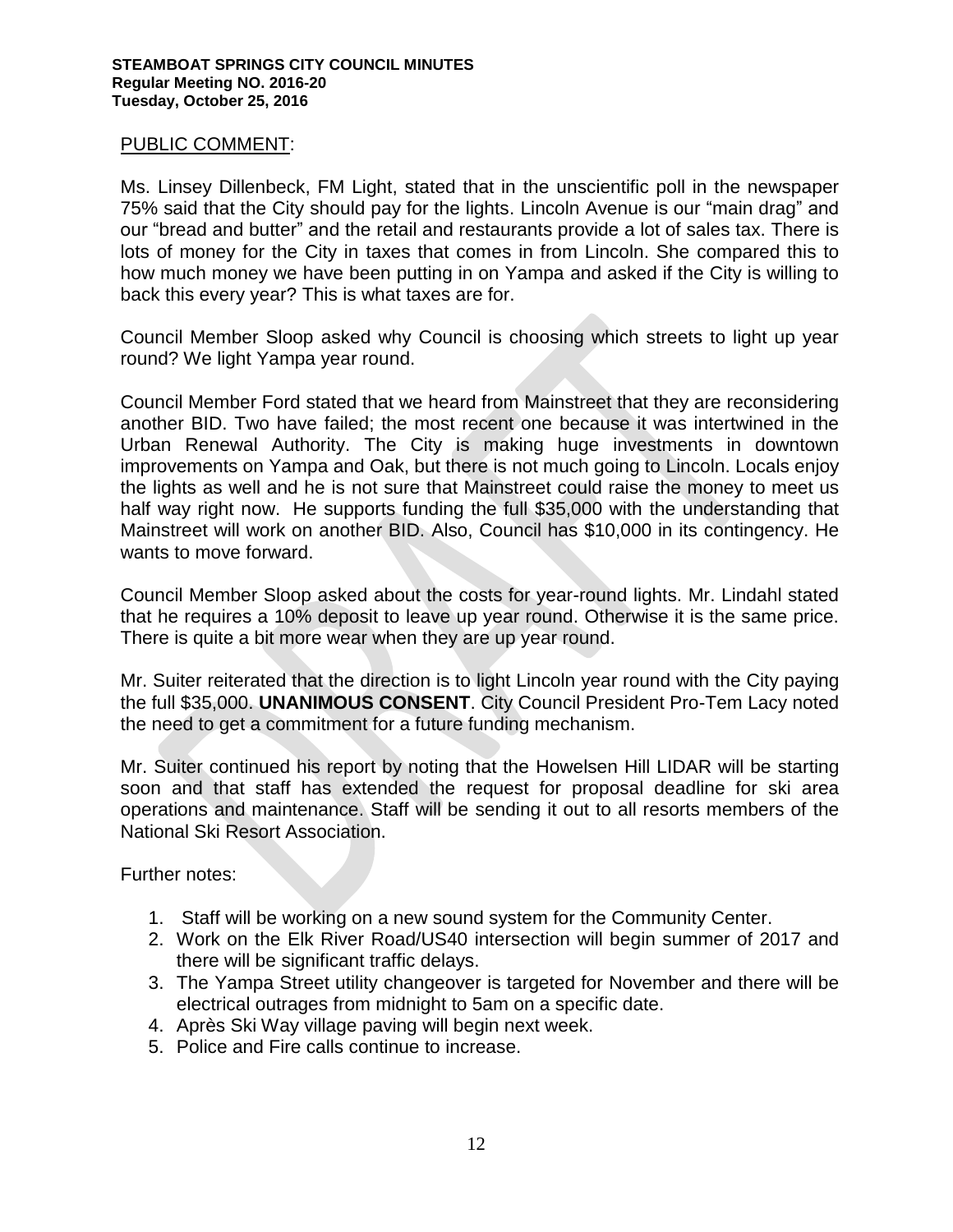Discussion on terminating the City's Associated Governments of Northwest Colorado (AGNC) membership: City Council President Magill spoke to grants we get from them. Mr. Suiter stated that the City does not need to belong to two COG's. City Council President Pro-Tem Lacy noted that they got us in the enterprise zone; would this put that in jeopardy? Ms. DelliQuadri stated that it is the Economic Commission that makes that decision and not being a member probably would not impact that. But it would impact them "going to bat" for us. Although there is not much of that; it is mostly a standard process.

It was also noted that the AGNC distributes funding for the Council on Aging and the Visiting Nurses Association.

**UNANIMOUS CONSENT:** Discontinue the City's membership.

# **EXECUTIVE SESSION**

To discuss the topics set forth below. The specific citation to the provision or provisions of C.R.S. §24-6-402, subsection (4) that authorize(s) the City Council to meet in an executive session is set out below. The description of the topic is intended to identify the particular matter to be discussed in as much detail as possible without compromising the purpose for which the executive session is authorized:

1. C.R.S. 24-6-402(4)(b) Conferences with an attorney for the local public body for the purpose of receiving legal advice on specific legal questions and C.R.S. 24-6-402(4)(e)(I) Determining positions relative to matters that may be subject to negotiations; developing strategy for negotiations; and instructing negotiators. This item pertains to acquisition of real property.

2. C.R.S. 24-6-402(4)(b) Conferences with an attorney for the local public body for the purpose of receiving legal advice on specific legal questions. This item pertains to potential enforcement action relating to the Butterfly/Arnold Barn.

The above Executive Session did not take place.

## **ADJOURNMENT**

**MOTION:** Council Member Crossan moved and Council Member Meyer seconded to adjourn at 9:43pm.

The motion carried 7/0.